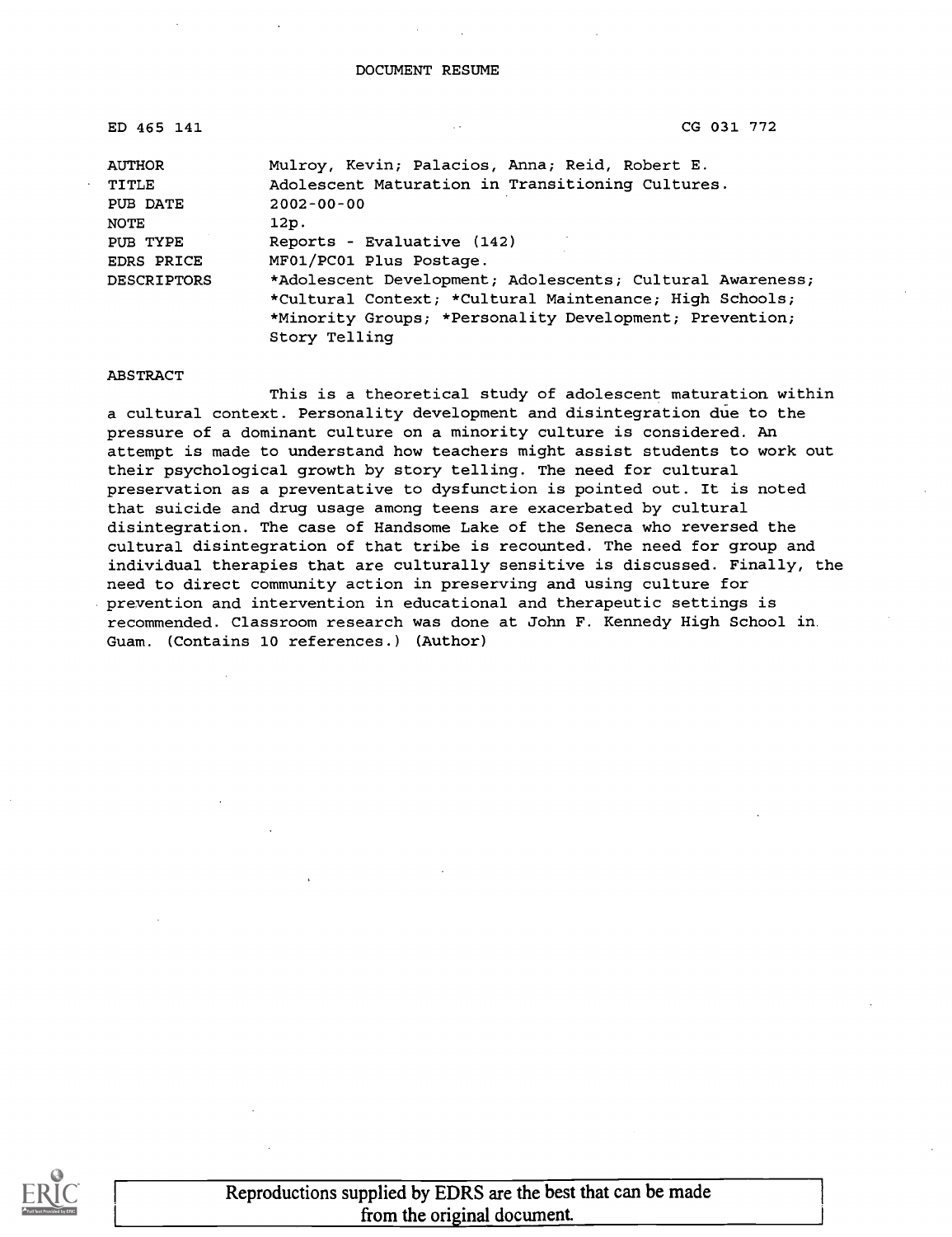#### Running Head: ADOLESCENT MATURATION IN TRANSITIONING CULTURES

### Adolescent Maturation in Transitioning Cultures

Kevin Mulroy

Anna Palacios

John F. Kennedy High School

Bethel Regional High School

Bethel, Alaska

Tamuning, Guam

Robert E. Reid

University of Guam

U.S. DEPARTMENT OF EDUCATION Office of Educational Research and Improvement EDUCATIONAL RESOURCES INFORMATION CENTER (ERIC)

O This document has been reproduced as received from the person or organization originating it.

O Minor changes have been made to improve reproduction quality.

Points of view or opinions stated in this document do not necessarily represent official OERI position or policy.

 $\mathcal{A}$ 

PERMISSION TO REPRODUCE AND DISSEMINATE THIS MATERIAL HAS

BEEN GRANTED BY

1 TO THE EDUCATIONAL RESOURCES INFORMATION CENTER (ERIC)



ED 465 141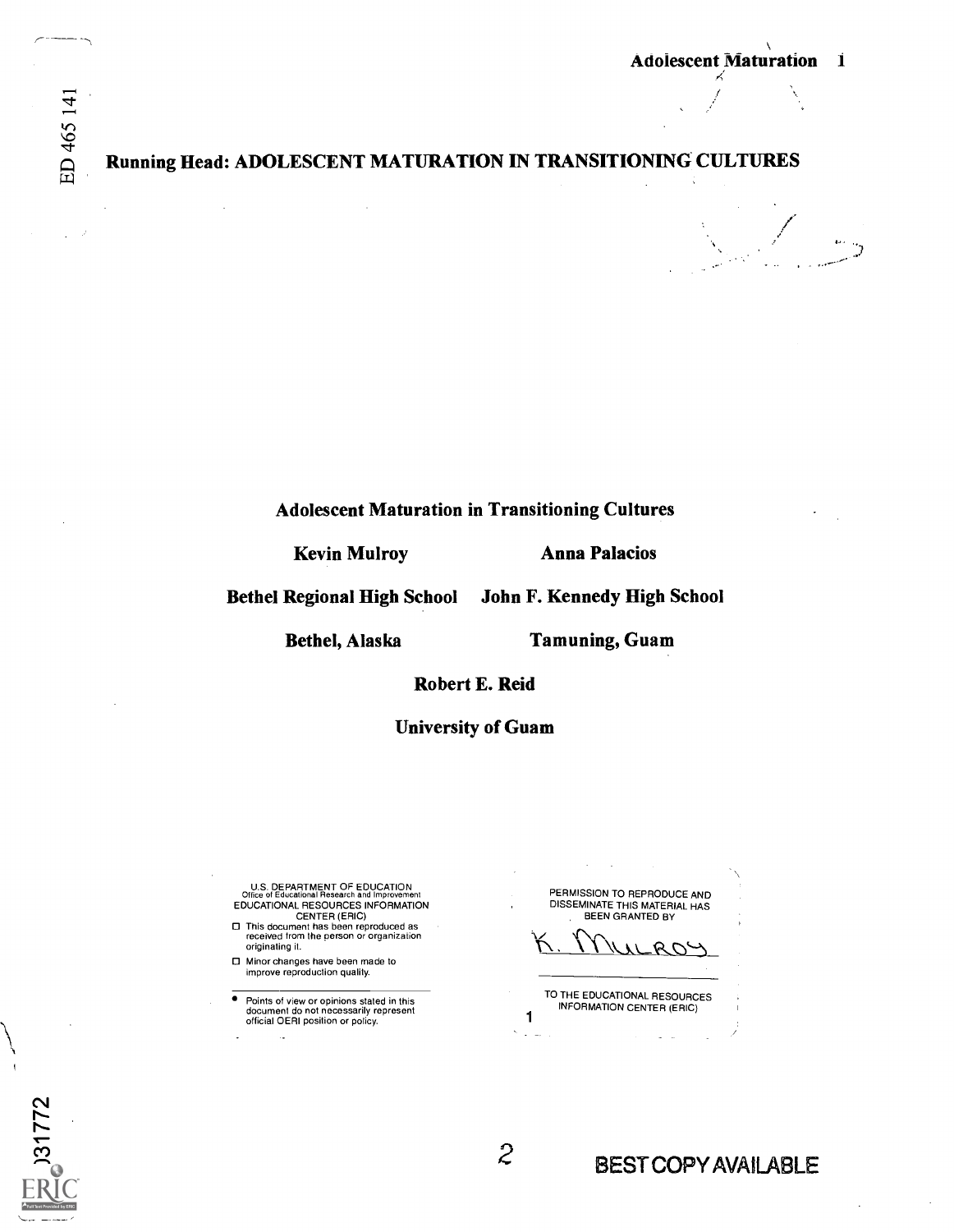#### Abstract

This is a theoretical study of adolescent maturation within a cultural context. Personality development and disintegration due to the pressure of a dominant culture on a minority culture is considered. An attempt is made to understand how teachers might assist students to work out their psychological growth by story telling. The need for cultural preservation as a preventative to dysfunction is pointed out. It is noted that suicide and drug usage among teens are exacerbated by cultural disintegration. The case of Handsome Lake of the Seneca who reversed the cultural disintegration of that tribe is recounted. The need for group and individual therapies that are culturally sensitive is discussed. Finally, the need for direct community action in preserving and using culture for prevention and intervention in educational and therapeutic settings is recommended. Classroom research was done at John F. Kennedy High School in Guam.

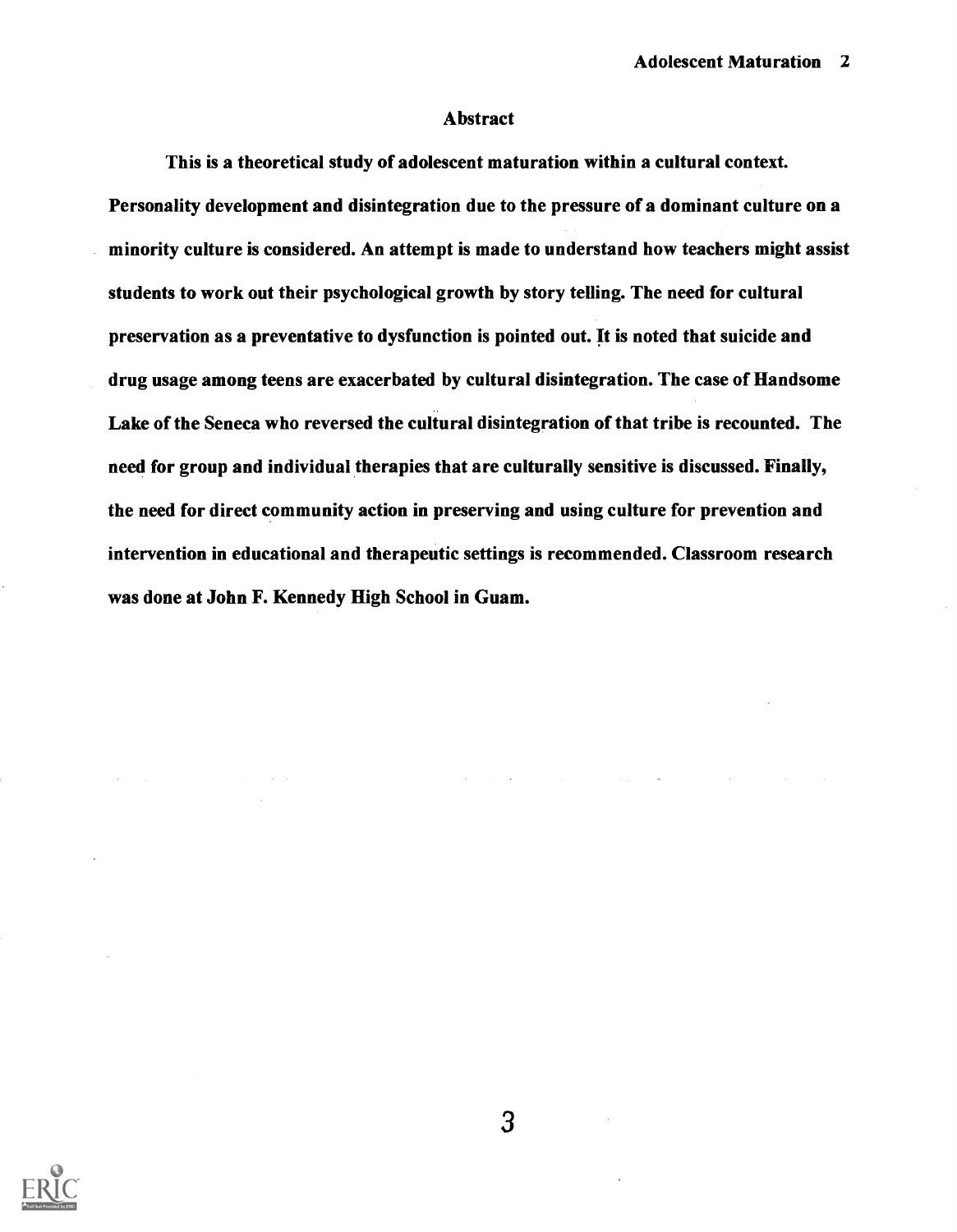#### The Cultural Genesis of Personality

Every culture has rituals that embody cultural values and mark transitions from one life stage to another. Marriage, adulthood, old age, etc. are only some of the important transitions that must be marked to indicate their importance and help the individual experiencing them to take on the new persona they call for. In American life, we have lost many of our rituals, or they have become more decorative than real.

Carl Gustave Jung is one of the most significant figures in the history of Psychology. He developed a theory of the unconscious mind, which was very different from Freud's theory of the subconscious. Freud felt that the hidden workings of the mind were largely a working of the repressive function and the instinctual processes. On the other hand, Jung felt that the unconscious was a dynamic structure where the mind actively examined the stuff of consciousness in a symbolic and visual way. The results were then presented in the form of dreams.

In the 1930's, an American named Joseph Campbell met Jung in Europe. From his work on the unconscious, Jung theorized that there are archetypal constructs common to the human mind that are present in the brain as potentialities requiring only activation. These constructs are the material of mythology and ritual. For example, it might be easy to see how fire might represent destruction in many cultures. From these constructs can arise rituals using this symbology.

The next stage is for ritual to become literature. In this way are produced the seminal works of each civilization. They tell the creation stories and the life experience stories which provide the cultural and personality parameters for the group and the

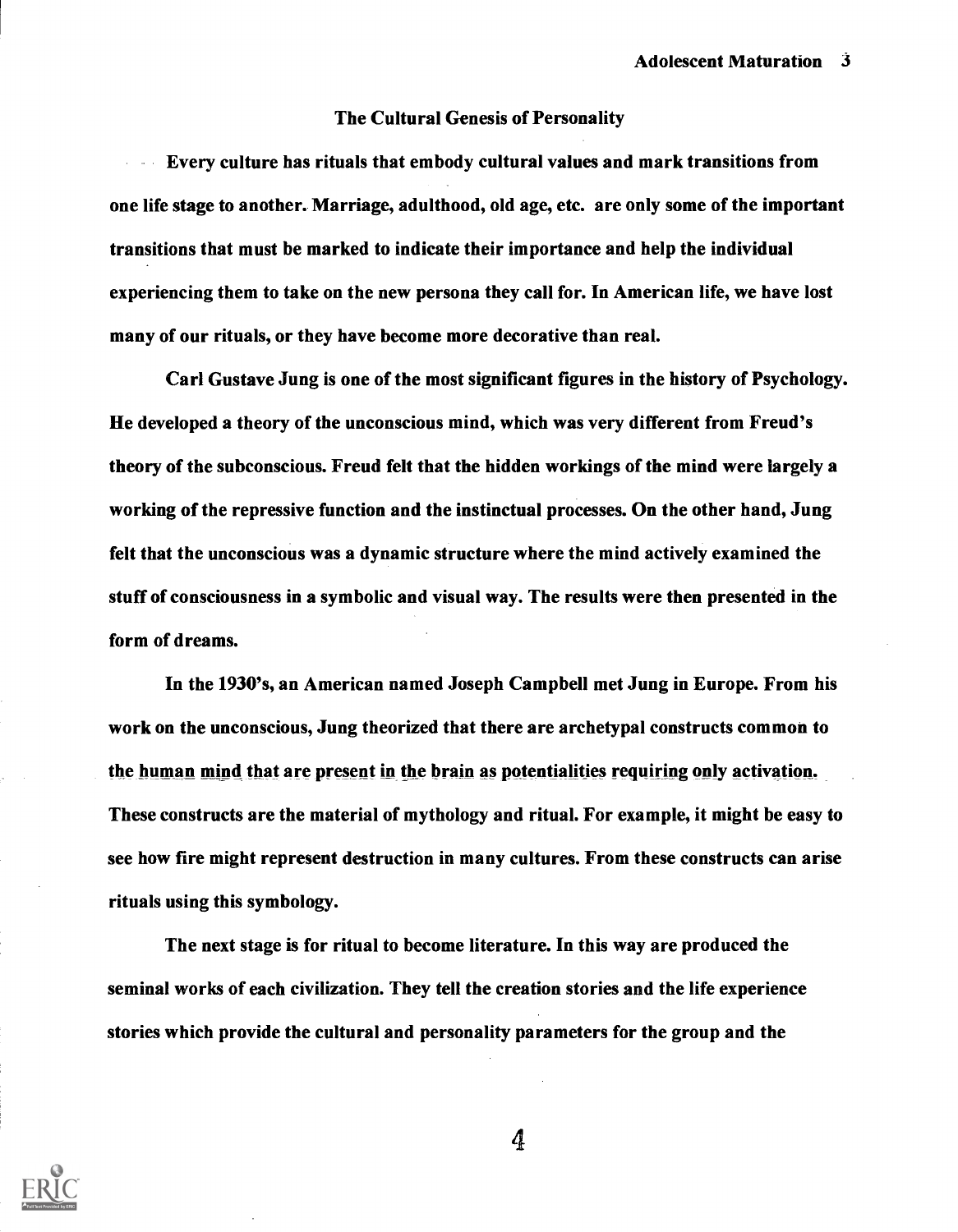individual. The production of a typical personality is thus achieved. The sociologists and anthropologists refer to this as the modal personality. (Ember and Ember, 1981).

Jorge Luis Borges (1964) tells the tale of a magician teacher's discovery of his origins. What the magician discovers as he dreams is the thing he most fears, that he is the son of man, not the son of gods. He discovers that he is the stuff that dreams are made of, that language shaped him and his reality just as he shaped his student and placed him in his reality. As he says, "He feared his son might meditate on his abnormal privilege (walking on fire and not being burned) and discover in some way that his condition was that of a mere image. Not to be a man, to be the projection of another man's dream, what a feeling of humiliation, of vertigo!" (Borges, pp. 49-50).

He understands the shame, confusion, anxiety and disorientation that comes as a result of discovering that the teacher, the magician, the creator, the self is not made by a god, but is a recurring figure shaped by centuries of magicians creating the illusion of reality that embodies the human spirit. As the animals flee the forest that they inhabit with him, and the ruins of the Fire God's sanctuary are destroyed by fire, the magician discovers his origins. (Borges).

"In a birdless dawn the magician saw the concentric blaze close round the walls. For a moment, he thought of taking refuge in the river, but then he knew that death was coming to crown his old age and absolve him of his labors. He walked into the shreds of flame. But they did not bite into his flesh, they caressed him and engulfed him without heat or combustion. With relief, with humiliation, with terror, he understood that he too was a mere appearance, dreamt by another." (Borges, p. 50).

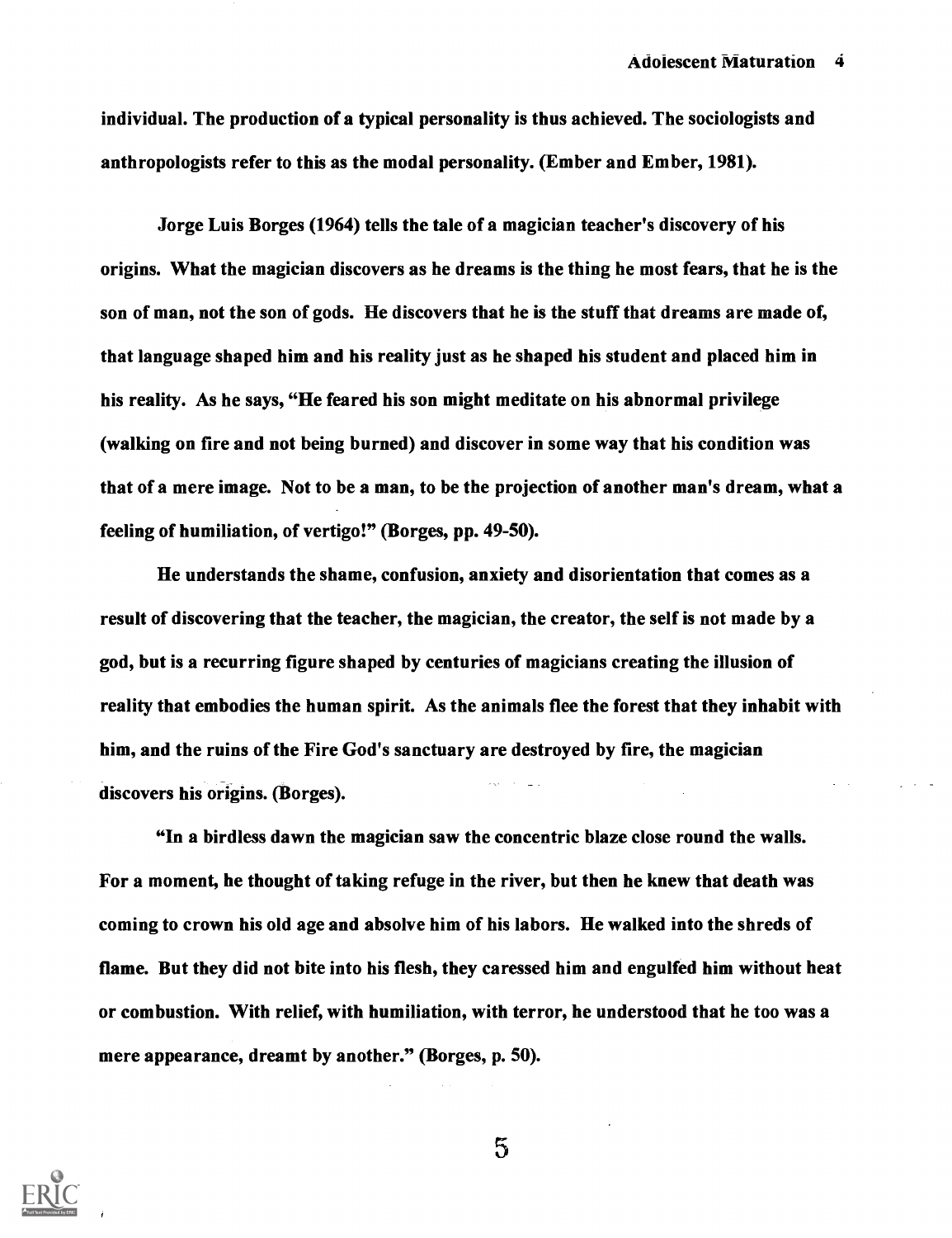The ability to create with love makes it possible for the magician to survive "the fire next time" that eternally recurs, consuming the sham true and giving birth to the new body created out of centuries of the old. Telling our story through the use of symbolic languages is perhaps the only way we can understand the world. The one story to tell is about how we suffer, how we are delighted and how we (the individuals who make up the human community) may triumph. To know about the darkness, to know that language shapes our realities, and to know that we are the stuff that dreams are made of makes it possible for us to create and live. We can survive the insignificance of finite existence and the recurring fire if we know where we came from, with the trickster figure (the ancient spirits) occupying the dark side of our minds and commanding or creating the light. We become part of the human community that embodies the ancient spirits. (Borges).

I agree with Silko (1986) when she says, "You don't have anything/if you don't have the stories". They are our means of experiencing the truths that define our existence and forge the human conscience. The embodiments (people, places and things) that make up the stories may or may not exist as empirical realities, and the story may not be, literally, true. The point is that the story is possible, and (as parts of the story) the people, places and things come alive in dreams with which we can identify. We see them in our mind's eye experiencing the suffering, joy and triumph or failure that we experience. In this way the human community shares experience and lives together as a group. The collective dream becomes our dream. We suspend disbelief and, identifying with the characters or points of view, see what they see, do what they do and feel what they feel. We vicariously experience their struggle, encounter their difficulties, and achieve what they achieve or fail when they fail. All of us share in a kind of communion, empathizing with the character or

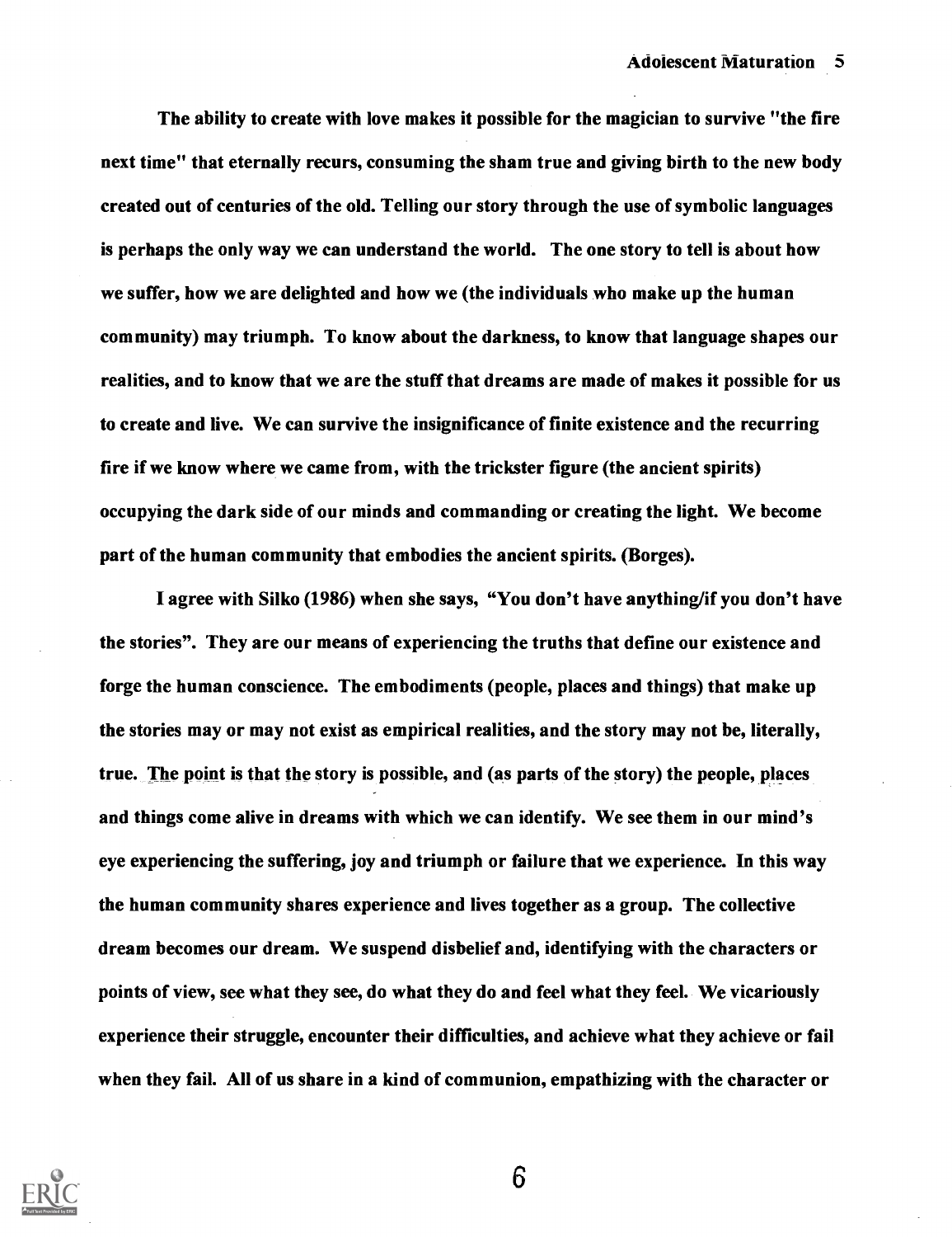characters, we learn to recognize each other as brothers and sisters. Our empathy with the characters becomes empathy with each other on an individual basis. Individual misfortunes and mistakes are, shared, easier to bear; and living via love becomes possible. To struggle and to experience is the stuff that life is made of; and, as Shakespeare has Macbeth say, we're the stuff that dreams are made of.

She also talks about the purpose of life in the storytelling tradition among the Pueblo Indian tribes of which she is a member. She sees the stories as the creations that embody the experienced truths through which the culture and the people live. These are the medicine of the tribe (its power, and its protection, against evil spirits). (Silko).

The purpose of all writing and all symbolic language (music, visual art, drama, and sculpture) is to communicate. When we communicate by creating an artifact our intention is to make other people feel what we feel via our artifice. In this way we are seen, empathized with, and can share our like experiences.

#### Cultural Disintegration and Effects on Personality

If culture is one of the forces creating personality, then its disintegration will likely have a profound effect on personality. Many studies, indeed, have shown this to be true. The first generation of a traumatized culture will adopt a dysfunctional lifestyle that will become the normal environment of their children. Imagine, if you will, the geometric progression of dysfunction in successive generations. (Duran and Duran, 1995)

Duran and Duran feel that the mythology of the patient does not have to conform to objective reality as long as the patient believes in it and lives in a society that believes in it. This is a traditional notion of Western psychiatry in which the therapeutic goal is to bring the patient into conformity with cultural parameters as long as those parameters do not

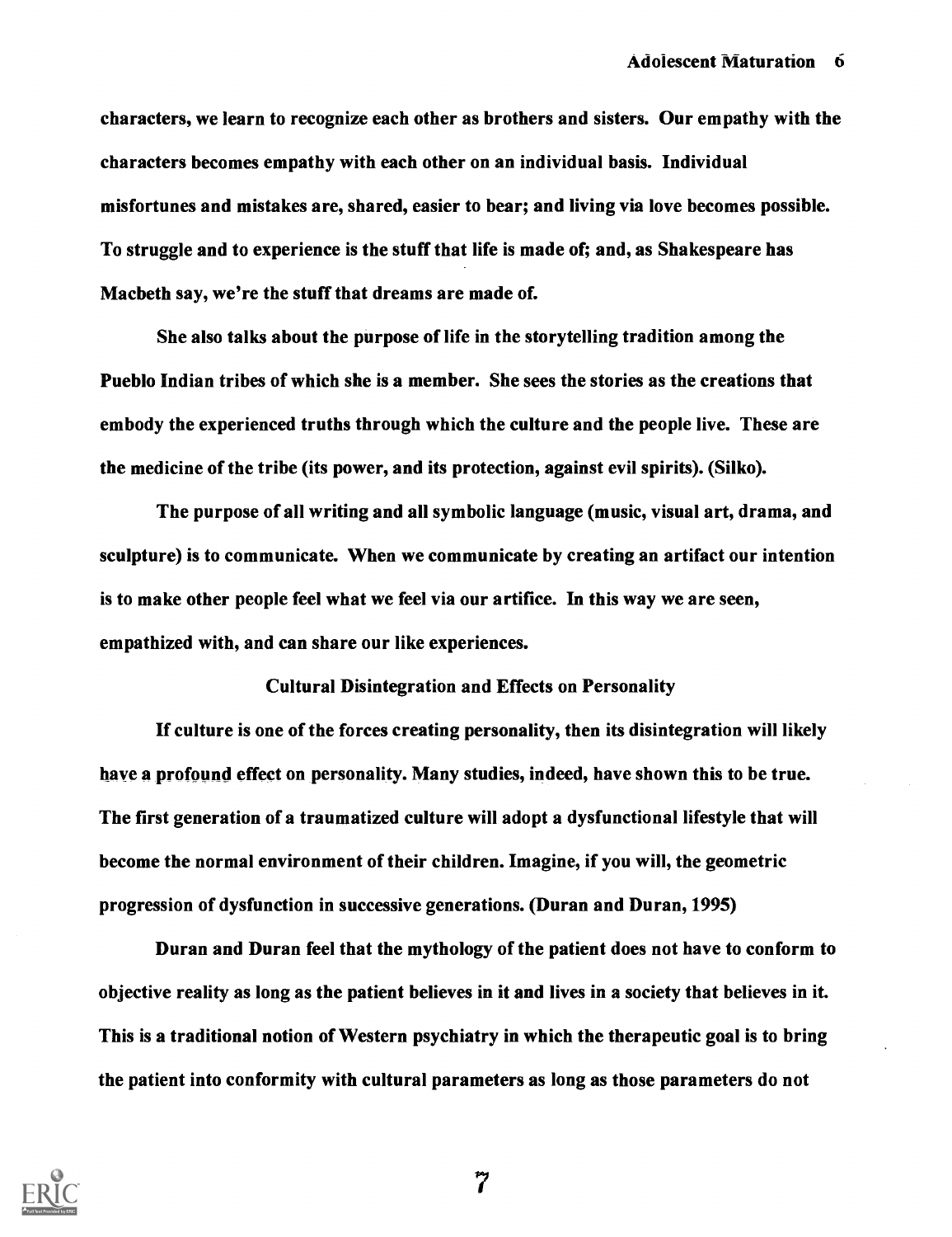violate mega-principles of ethics. One would not want to bring a patient into conformity with racist notions, for example. (Duran and Duran)

Where Duran and Duran evince something special is in the notion that the therapist acts on behalf of the patient by using cultural rituals that bring about resolution of the patient's conflicts. This is independent of anything that the patient may feel or do. In a sense, it is suggestive magic. Duran realized the value of cultural frameworks by attending to the dream presentations of a patient. Because of this notion of acting on behalf of the patient, Duran does not use a Rogerian approach. However, it was in Rogerian circumstances that he was "tutored' by the patient in the importance of cultural dreams. Dream work is, of course, important in many forms of therapy, particularly Jungian therapy. Dream work is an ancient realization of the power of the unconscious to communicate truth to the conscious mind. In the past, it would have been formulated, rather, as messages from the supernatural. (Duran and Duran)

Given the force and universality of cultural mythology, it is not surprising that it is so necessary to the psyche that its loss produces terrible traumas that bring about severe dysfunction and "self-medications". One perceived "solution" is suicide. Guam suffered from an epidemic of suicide by teens in 2001. Villanueva (as cited in Duran and Duran) addresses this issue also when he points out the high incidence of suicide in Native American populations. "In other words, if the culture would have remained intact, we would not be experiencing the devastating problems that we are facing." (Duran and Duran, p. 177).

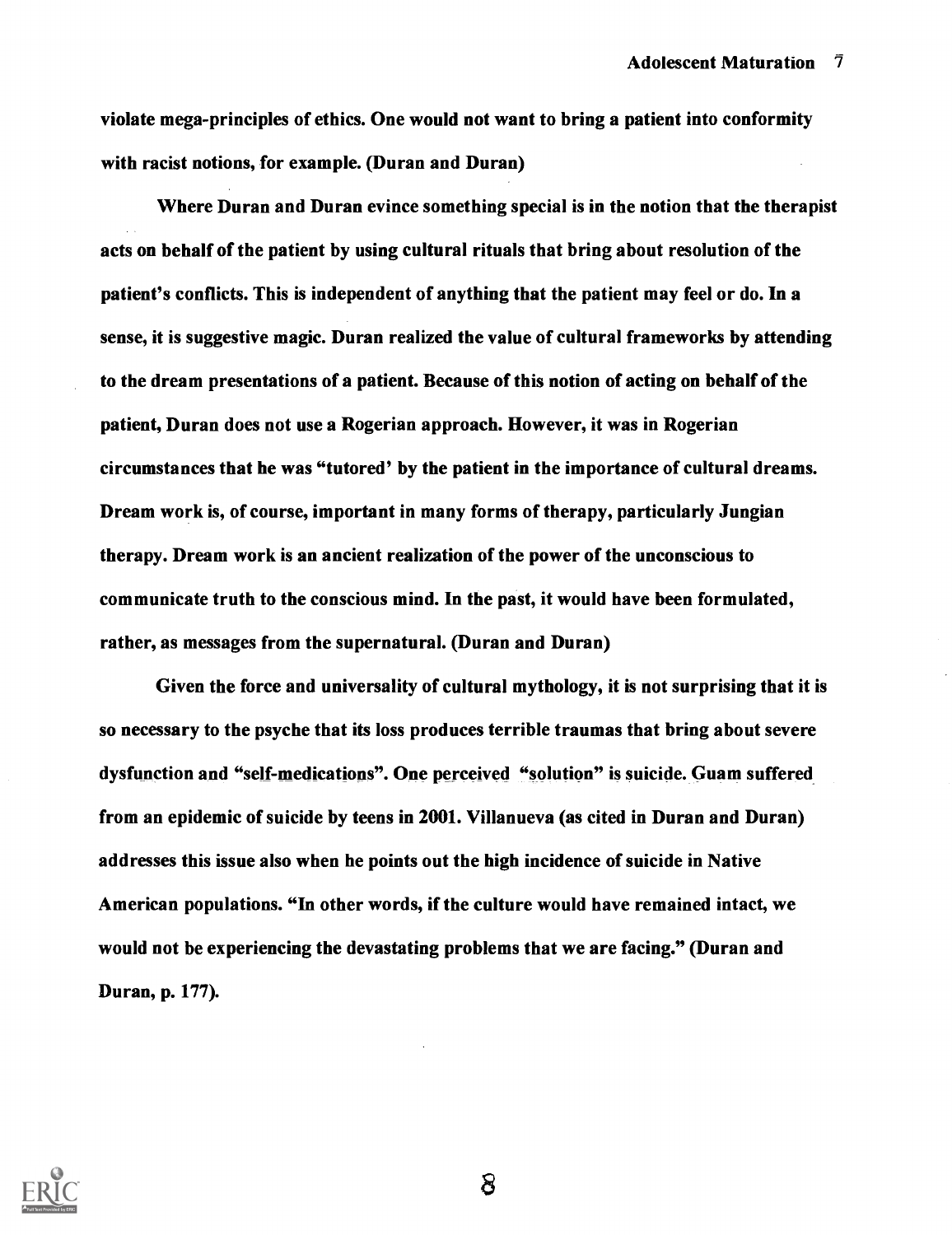#### What We Found in the Classroom

"The writing opportunity that followed then gave them a different opportunity to express themselves in that manner instead of in front of an audience. We hoped that they would eventually replace repressed emotions with thought and action. As we saw, there was indeed little response from the audience. A few vocal students did a considerable amount of the talking. However, the writing opportunity drew numerous responses. The responses were thoughtful as well as emotional."(Mulroy, 2001, p. 4).

We visited a 9<sup>th</sup> grade class of twenty-eight students at John F. Kennedy High School in Guam on several occasions. They were about equally divided between boys and girls. Most were Chamorro (the local indigenous culture). There was one Chinese student and three Philippino students. All students were, thus, from traditional cultures.

Traditional cultures tend to be verbally non-expressive. We therefore wanted to present the students with an opportunity to express themselves in writing. We structured the assignment for them by asking them to develop four characters: The Hero, The Villain, The Victim, and The Magical Person. They were asked to use people they knew as models for the physical and behavioral descriptions of the characters. The plot and theme/conflict, it was explained, would naturally flow from the characters.

So, what kind of characters and stories did they write? A major theme was the corruption of adults in our local society. They were concerned that these adults would not be found out and punished. They expressed their anger at authority but also looked to authority to solve problems. They could go to higher levels of authority when lower levels did not please them. They were sometimes physically afraid. They were relieved when

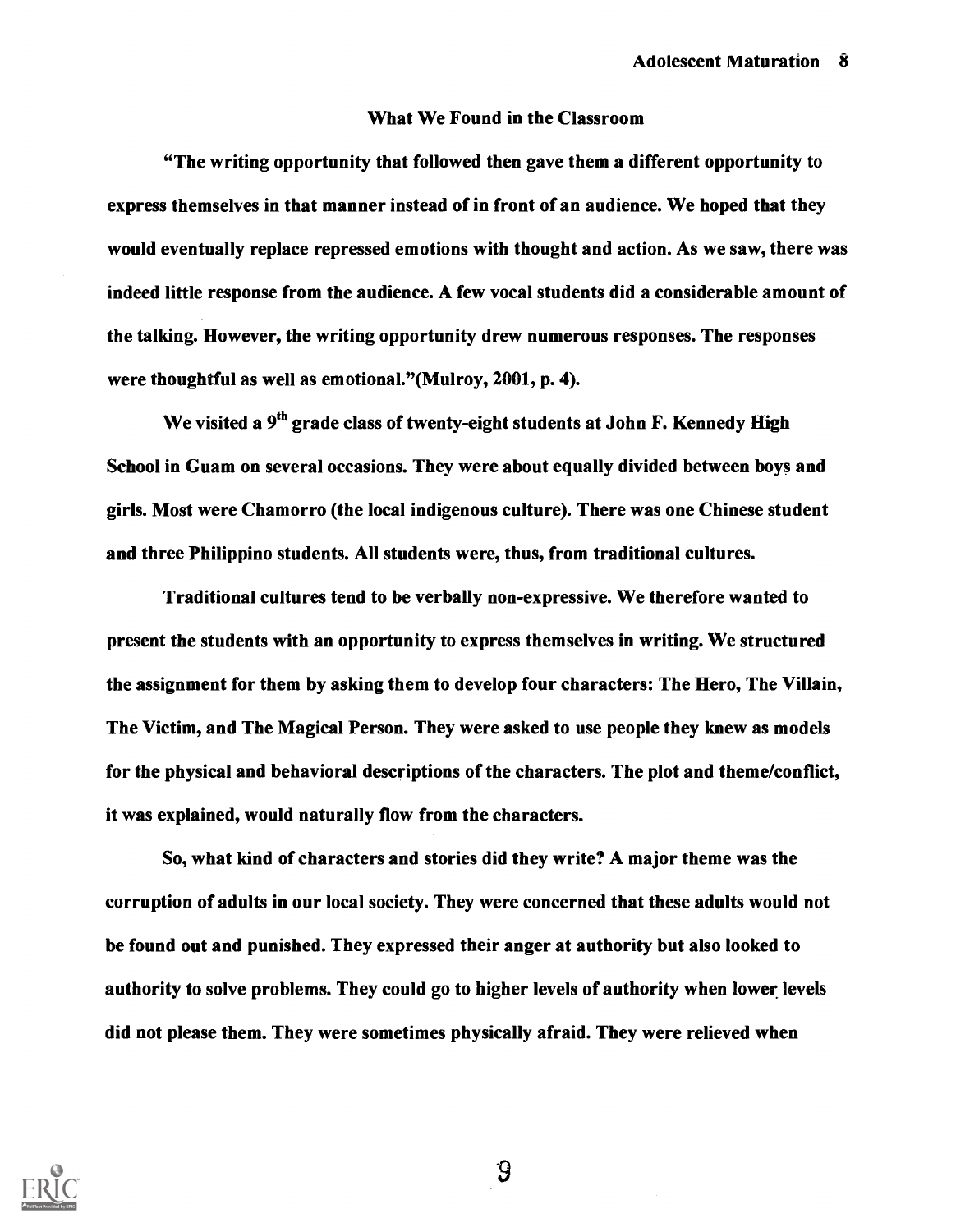problems were resolved. They spoke of teams and groups and wanted to be members. Everyone had to be together. They did not want to see diversity. It would be troubling.

When asked what they learned from the assignments, they responded by saying that they had learned to use imagination. They had learned to picture things and write about them. They expressed the notion that knowing how to write was fun, and made you want to write more. They liked to work in groups and felt loneliness when working alone. One student discussed the assignment with parents who said that it would teach how to deal with problems like the corruption in local society. Some said they learned how to brainstorm ideas to understand their society better.

The grandparents of today's Chamorro youth still speak their native tongue. Many of their parents still speak Chamorro, particularly if they are from the southern part of the island which is more traditional. The majority of children in the northern part of the island which is most westernized no longer speak more than a few words or phrases at best. We did our research at John F. Kennedy High School which is in this northern area.

Language and culture are results of the need to describe and react to the experiences of the physical environment. They can evolve naturally as the environment changes, or they can be replaced by other languages and cultures. I do not believe as Whorf (1956) does that language structures thought (and, thus, culture). I believe that language and culture constantly interact. Then, what happens when the native language disappears and the new language interacts with the old culture? The behaviors of the Chamorro children still show traditional elements such as respect for authority and group sensibilities. Given the experiences of other cultures, however, it would seem likely that

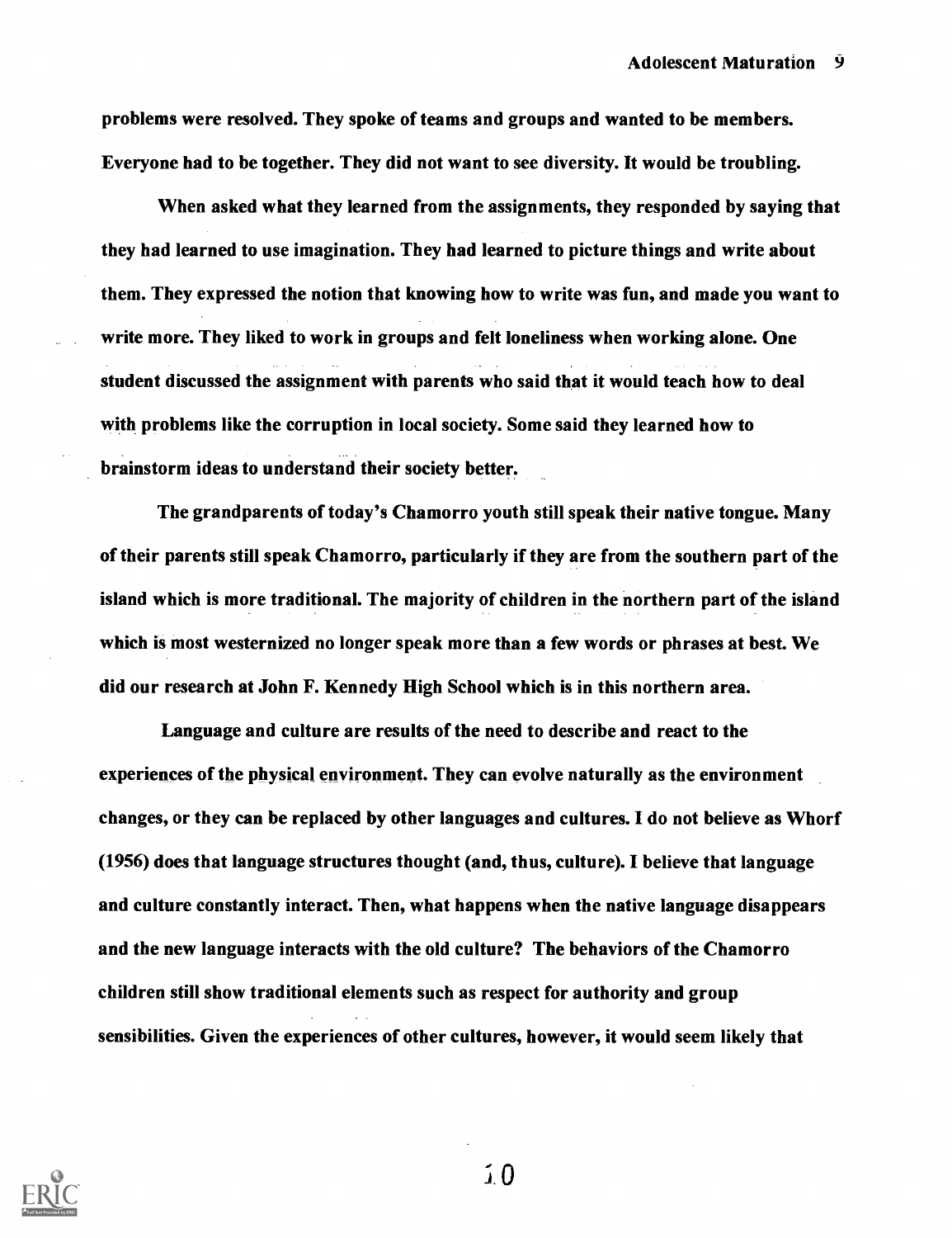these characteristics will be replaced in another generation. It is an opportune time for this society to consider its future.

#### Prevention and Intervention

Cultural disintegration can and must be stopped. The payoff will be a society healthier for all. Of great interest to most societies suffering from this type of trauma will be a reduction in the suicide rate, particularly among teens. Handsome Lake, a member of the Seneca Tribe (Iroquois) in 1799 began a movement to bring back the Seneca from the demoralization and alcoholism that was affecting them. By 1801 dramatic changes were already seen, and by 1815 it was clear that the Seneca had firmly re-established themselves. (Ember and Ember).

Cultural reintegration can happen. It only requires that leaders decide to take action. It is also required for leaders to understand that it is necessary to provide guidance and direction to people in the community suffering from dysfunction related to culture loss. Preserve the culture, educate the children, and give direction to the adults. Community Health Centers need to deal with individuals in a way that is culturally sensitive. In the schools, culture and language programs need to be given prime importance. School counselors need to be aware of these issues so they better understand their clients and provide culturally relevant therapy as indicated.



 $f<sub>1</sub>$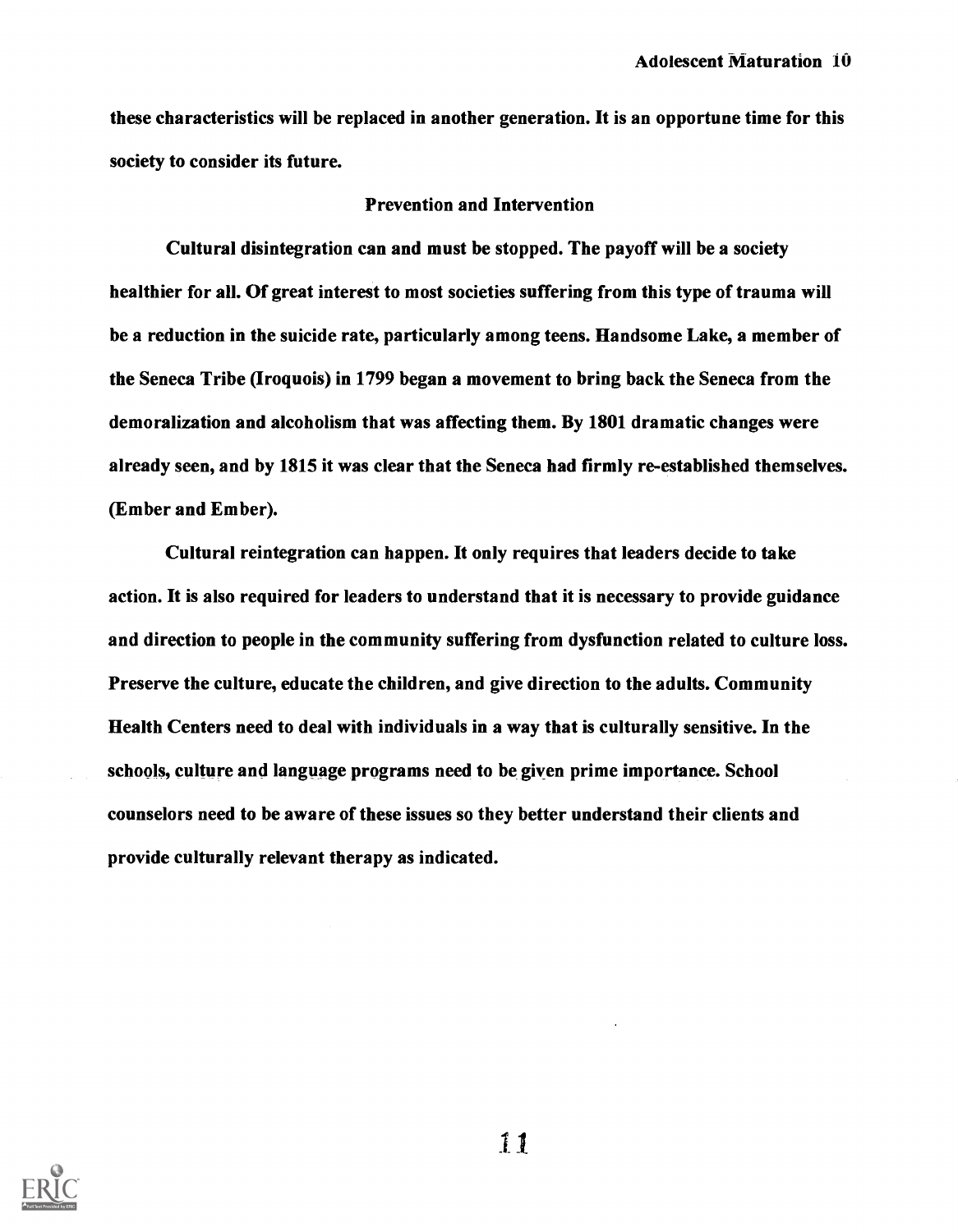#### **References**

Borges, J. L. (1964). Labyrinths. New York: New Directions Publishing Company.

Duran, E. and Duran, B. (1995). Native American Postcolonial Psychology. Albany, NY: State University of New York Press.

Ember, C. and Ember, m. (1981). Cultural Anthropology. Englewood Cliffs, NJ: Prentice Hall, Inc.

Franz, M.-L. von (1968). The Process of Individuation. In C. J. Jung, (Ed.), Man

and his Symbols. (pp. 157-254). New York: Bantam Doubleday.

Maasik, S. and Solomon, J. (1994). Signs of Life in the USA. Boston: St. Martin's Press.

Mulroy, K. (2001). Grieving the Death of a Friend.The Stages of Grieving a

Teenager's Suicide. ERIC Document Reproduction Service No. ED 451 466.

Silko, L. M. (1986). Ceremony. New York: Penguin.

Velie, A. R. (Ed.). (1991). American Indian Literature. An Anthology. (Rev. ed.). Norman, OK: University of Oklahoma Press.

Wallace, A. F. C. (1964). Culture and Personality. New York: Random House. Whorf, B. (1956). Language, Thought, and Reality. New York: John Wiley & Sons.

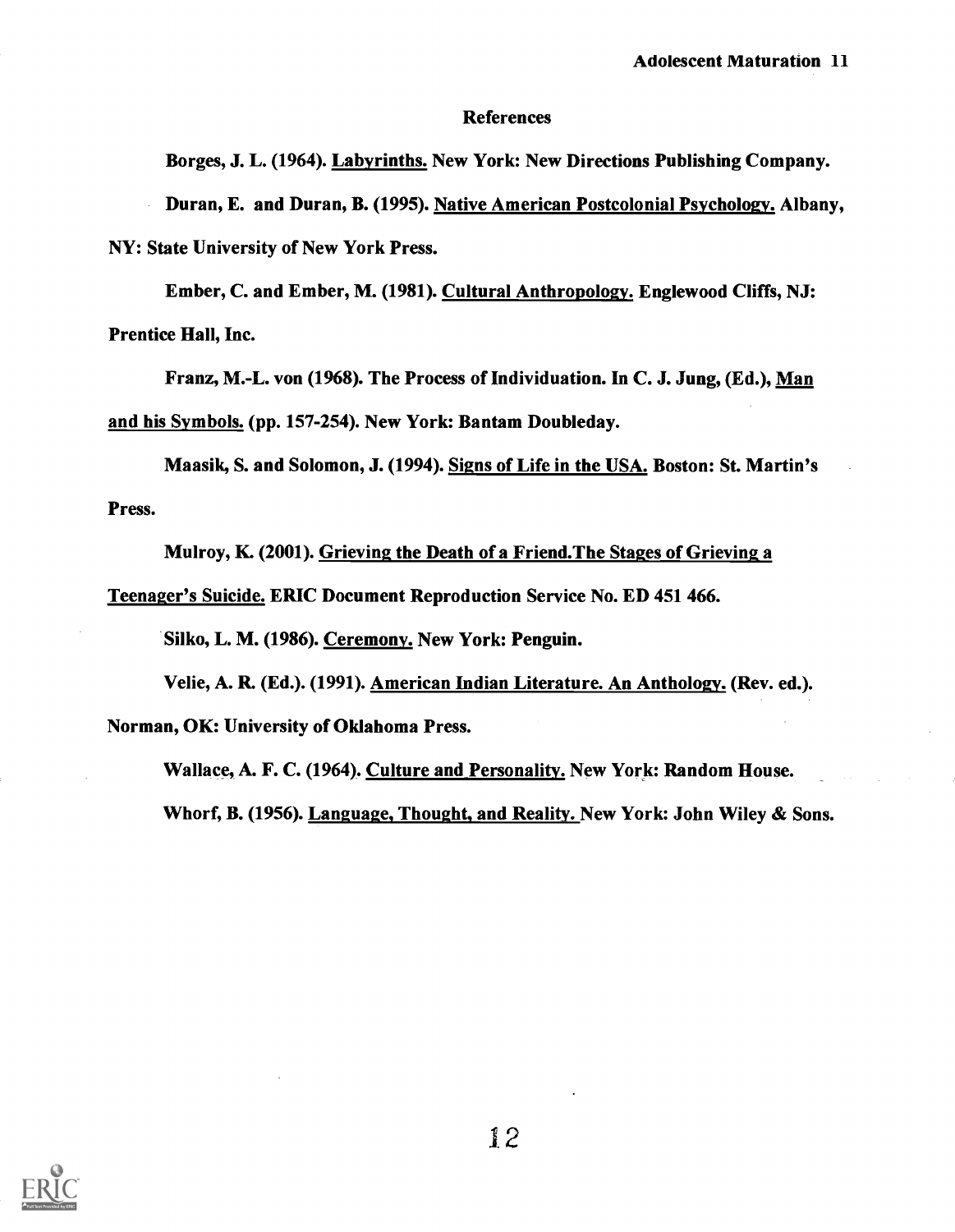

U.S. Department of Education



Office of Educational Research and Improvement (OERI) National Library of Education (NLE) Educational Resources Information Center (ERIC)

# REPRODUCTION RELEASE

(Specific Document)

I. DOCUMENT IDENTIFICATION:

| <sup>Title:</sup> Adolescent Maturation in Transitioning Culutures |                          |
|--------------------------------------------------------------------|--------------------------|
| Author(s):Kevin Mulcov; En a alacios; Robert E. Reid               |                          |
| Corporate Source:                                                  | <b>Publication Date:</b> |

## II. REPRODUCTION RELEASE:

In order to disseminate as widely as possible timely and significant materials of interest to the educational community, documents announced in the monthly abstract journal of the ERIC system, Resources in Education (RIE), are usually made available to users in microfiche, reproduced paper copy, and electronic media, and sold through the ERIC Document Reproduction Service (EDRS). Credit is given to the source of each document, and, if reproduction release is granted, one of the following notices is affixed to each document.

If permission is granted to reproduce and disseminate the identified documents, please CHECK ONE of the following three options and sign at the bottom of the page.

|                               | The sample sticker shown below will be<br>affixed to all Level 1 documents                                                                                               | The sample sticker shown below will be<br>affixed to all Level 2A documents                                                                                                                                                                                                                                                                                                                                                                                                    | The sample sticker shown below will be<br>affixed to all Level 2B documents                                  |
|-------------------------------|--------------------------------------------------------------------------------------------------------------------------------------------------------------------------|--------------------------------------------------------------------------------------------------------------------------------------------------------------------------------------------------------------------------------------------------------------------------------------------------------------------------------------------------------------------------------------------------------------------------------------------------------------------------------|--------------------------------------------------------------------------------------------------------------|
|                               | PERMISSION TO REPRODUCE AND<br>DISSEMINATE THIS MATERIAL HAS<br>BEEN GRANTED BY                                                                                          | PERMISSION TO REPRODUCE AND<br>DISSEMINATE THIS MATERIAL IN<br>MICROFICHE, AND IN ELECTRONIC MEDIA<br>FOR ERIC COLLECTION SUBSCRIBERS ONLY,<br><b>HAS BEEN GRANTED BY</b>                                                                                                                                                                                                                                                                                                      | PERMISSION TO REPRODUCE AND<br>DISSEMINATE THIS MATERIAL IN<br>MICROFICHE ONLY HAS BEEN GRANTED BY           |
|                               | TO THE EDUCATIONAL RESOURCES<br><b>INFORMATION CENTER (ERIC)</b>                                                                                                         | TO THE EDUCATIONAL RESOURCES<br><b>INFORMATION CENTER (ERIC)</b><br>2A                                                                                                                                                                                                                                                                                                                                                                                                         | TO THE EDUCATIONAL RESOURCES<br><b>INFORMATION CENTER (ERIC)</b><br>2B                                       |
|                               | Level 1<br>Check here for Level 1 release, permitting reproduction<br>and dissemination in microfiche or other ERIC archival<br>media (e.g., electronic) and paper copy. | Level 2A<br>Check here for Level 2A release, permitting reproduction<br>and dissemination in microfiche and in electronic media for<br>ERIC archival collection subscribers only<br>Documents will be processed as indicated provided reproduction quality permits.<br>If permission to reproduce is granted, but no box is checked, documents will be processed at Level 1.                                                                                                   | Level 2B<br>Check here for Level 2B release, permitting reproduction<br>and dissemination in microfiche only |
| Sian                          | information needs of educators in response to discrete inquiries.<br>Signature:                                                                                          | I hereby grant to the Educational Resources Information Center (ERIC) nonexclusive permission to reproduce and disseminate these documents<br>as indicated above. Reproduction from the ERIC microfiche or electronic media by persons other than ERIC employees and its system contractors<br>requires permission from the copyright holder. Exception is made for non-profit reproduction by libraries and other service agencies to satisfy<br>Printed Name/Position/Title: |                                                                                                              |
| here, $\rightarrow$<br>please | Organization/Address:                                                                                                                                                    | E-Mail Address:                                                                                                                                                                                                                                                                                                                                                                                                                                                                | TEACHER<br>(ROY<br>FAX:<br>Date:                                                                             |
|                               |                                                                                                                                                                          |                                                                                                                                                                                                                                                                                                                                                                                                                                                                                |                                                                                                              |